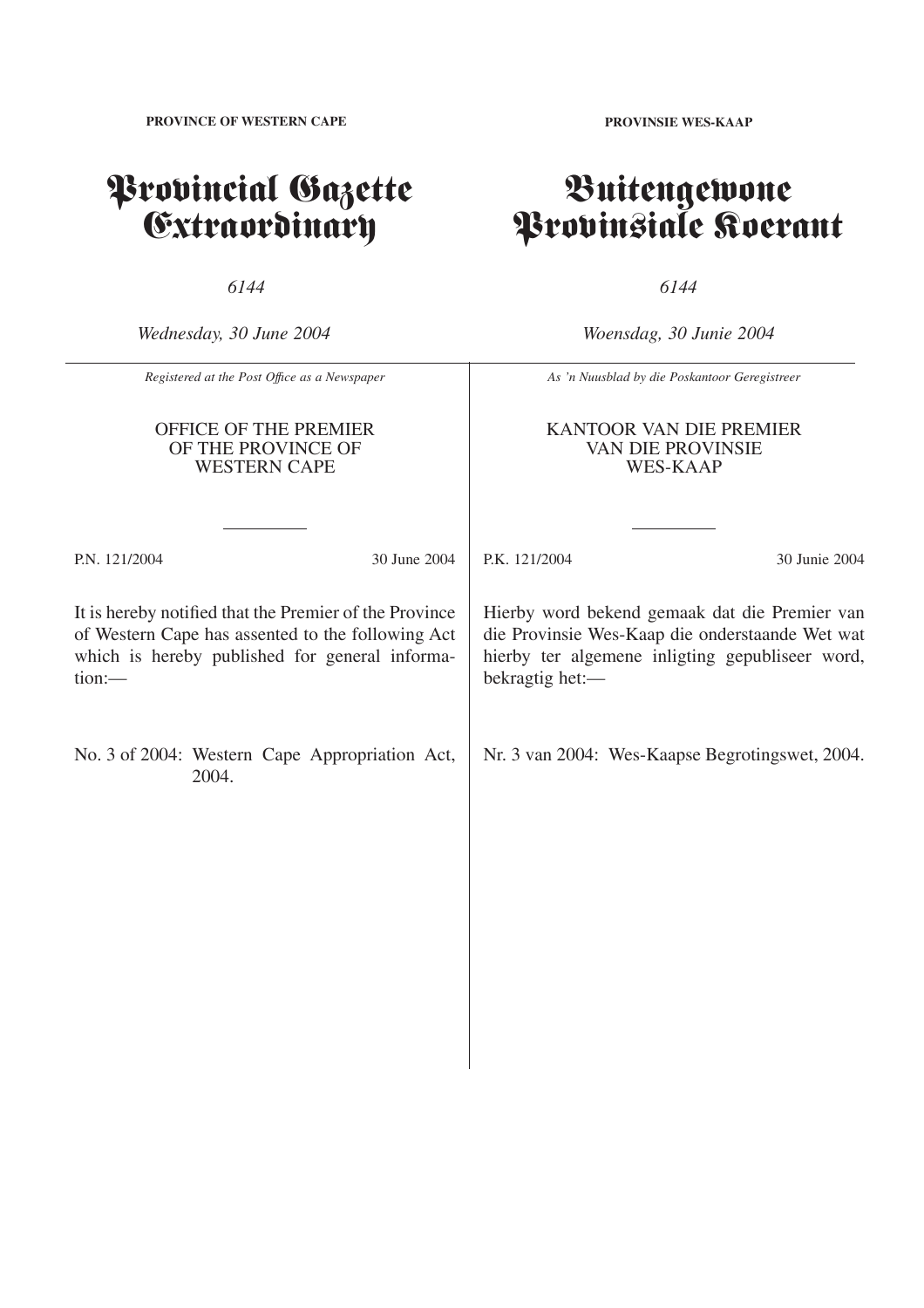————————— *(English text signed by the Premier) (Assented to 28 June 2004) —————————*

## **ACT**

**As determined in section 226(2) of the Constitution of the Republic of South Africa, 1996 (Act 108 of 1996) and section 58(2) of the Constitution of the Western Cape, 1997 (Act 1 of 1998) amounts of money are appropriated for the financial needs of the Western Cape Provincial Government in the financial year that begins on 1 April 2004 and ends on 31 March 2005.**

**BE IT ENACTED by the Provincial Parliament of the Province of the Western Cape,** as follows:—

## **Appropriation of amounts of money for the financial needs of Western Cape Provincial Government**

**1.** The amounts of money as set out in the columns of the Schedules are hereby appropriated for the financial needs of the Western Cape Provincial Government in the financial year from 1 April 2004 to 31 March 2005. The Provincial Revenue Fund is charged with these amounts. 5

**2.** The format of the Schedules meets the requirements set out in sections 1 and 43 of the Public Finance Management Act, 1999 (Act 1 of 1999).

10

## **Short title and commencement**

3. This Act is called the Western Cape Appropriation Act, 2004 and comes into operation on 1 April 2004.